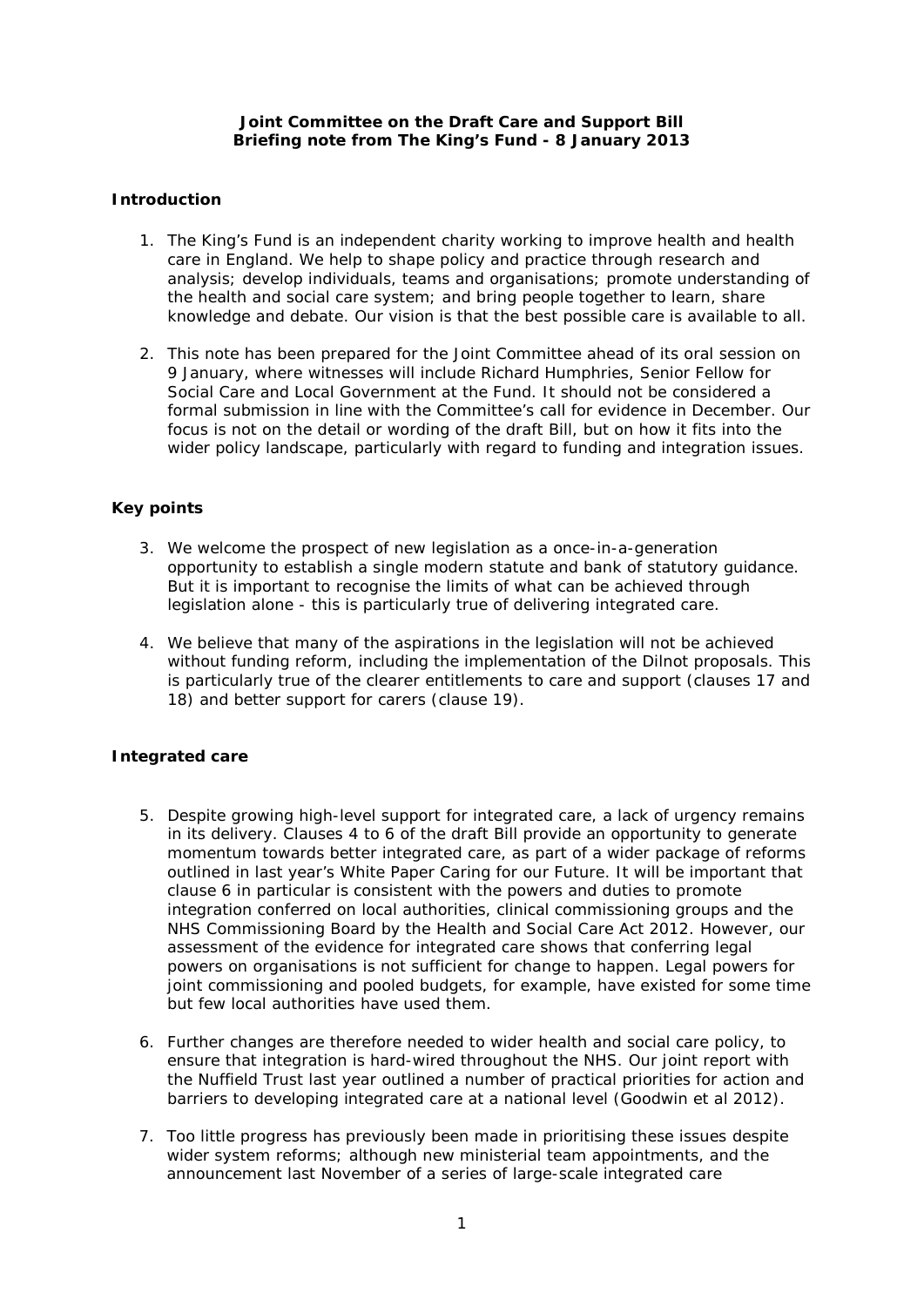'experiments', have given us greater confidence. Much will depend on the integrated care delivery plan due to be published by the Department later this year. This should be the catalyst in moving integrated care from a subject for policy debate to making it happen at scale and pace across the country.

8. The use of pooled budgets (highlighted in clause 4) is another means of aligning resources, but currently these represent less than 5 per cent of total NHS and social care expenditure (Audit Commission 2009). However, adult social care commissioning actually contributes around 25 per cent of its budget towards these joint arrangements, whereas the NHS invests a lot less. The imbalance in investment between social care and health in joint commissioning presents a bigger challenge than that the overall total investment is small.

## **Funding reform**

- 9. We welcome the aspiration of clauses 17 and 18 to provide a clear single route through which consistent entitlements to care and support can be established. But in order for these to be realised, there must be funding reform, including the implementation of the Dilnot proposals. Without this, there is a financial vacuum at the heart of the government's proposals.
- 10. We note recent media reports about implementing the Dilnot proposals. However, despite its commitment in the 'programme for government' to the urgency of funding reform, reiterated in its recent mid-term review, the government has still not produced a clear plan for how care should be funded or a timetable for how funding decisions will be considered.
- 11. It is critical that the momentum for change over the past 13 years  $-2$ independent commissions, 3 public consultations and now 3 White Papers – not be lost. The success of longevity and an ageing population mean that soaring care costs are inevitable and a no-cost option does not exist. The need to find a sustainable way of paying for care remains as urgent as ever.
- 12. The Dilnot report offers a credible and costed way forward on capped costs. Its recommended capped cost framework offers the prospect of a lasting settlement based on a partnership model in which costs are shared between individual and state in an open and transparent way – a principle we have long argued for.
- 13. These proposals to cap individual liability for the costs of care and to raise the upper threshold for the means test would represent a substantial improvement on the current system and ensure that people in every income group are better off. They would avoid disproportionate cost to the taxpayer, compared to the costs of providing free personal care, while protecting people from the worst excesses of the current system and the cliff edge of present means-testing arrangements.
- 14. There is also a broader economic case for investment. Any additional investment could create a significant employment multiplier effect and would support a strategy for economic growth. Further economic benefits could be expected from better social care support for carers and for people with disabilities who would be more likely to retain employment.
- 15.*The Bill should be amended to make provision for the Secretary of State to issue regulations that would allow the Dilnot Commission's recommendations for a capped cost model to be implemented in full. While further work is required on the detail, this would avoid allow the government to proceed quickly after the forthcoming spending review.*